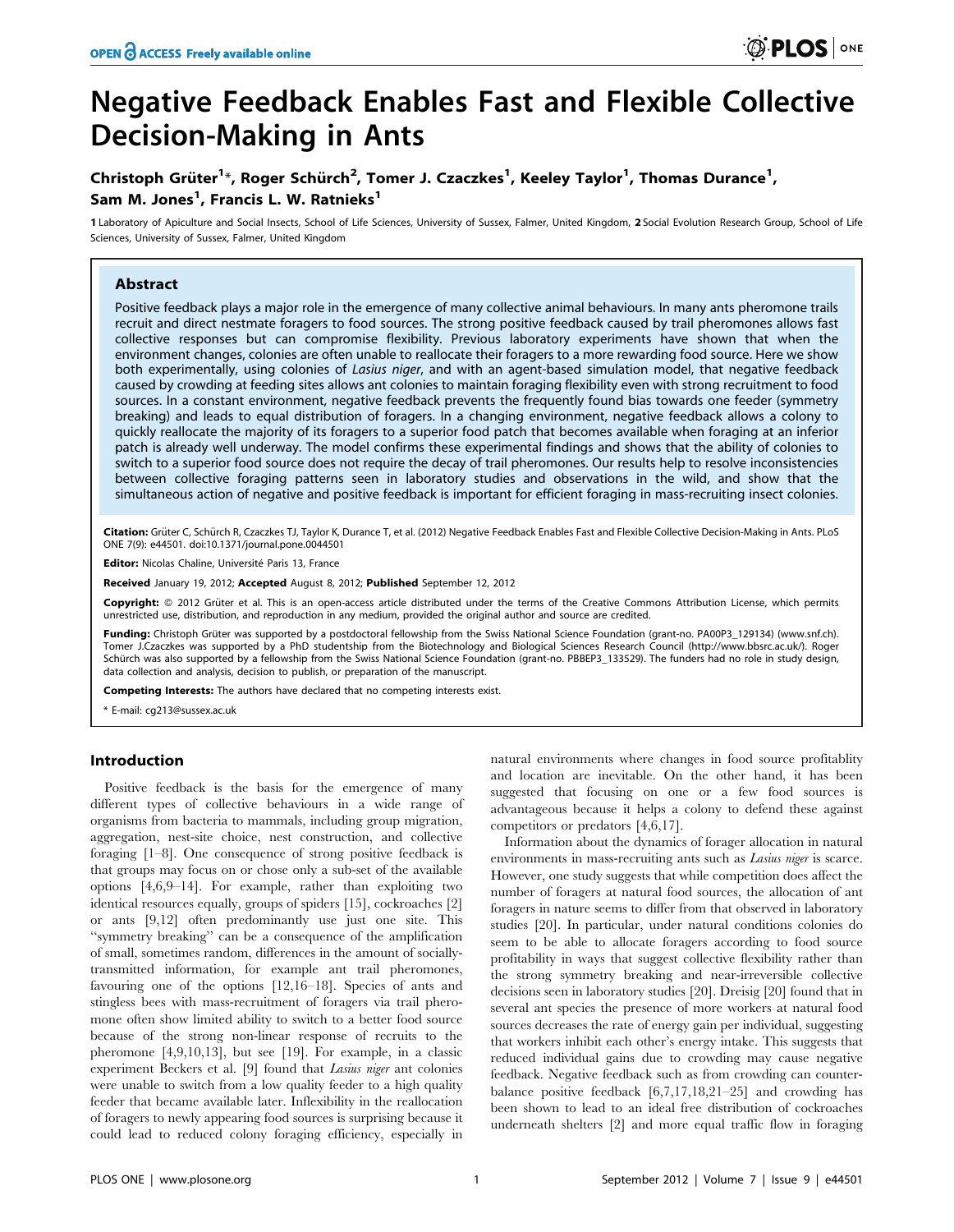L. niger ants [26] with access to two parallel pathways on the main trail to the nest.

Although effects of crowding on the foraging behaviour of individual ants have been shown, and the potential for crowding to affect the collective exploitation of food sources has been recognised [17,27–29], the critical experiments have not yet been performed to show that crowding can prevent ''symmetry breaking'' in foraging ants. In addition, the hypothesis that negative feedback allows flexibility in a changing environment remains untested. Our study addresses these hypotheses in two ways. First, we used laboratory colonies of L. niger to investigate the effect of crowding at food sources on forager allocation under both stable and changing food source distributions. Second, we built an agent-based simulation model to test the role of crowding in the same situations. A stable foraging environment was set up by simultaneously offering each colony two identical food sources. The changing environment was set up by initially providing just one food source, with a second, better food source being provided 15 minutes later by which time this first source was already being exploited. In both experiments, in order to vary the strength of any negative feedback due to crowding, we varied the number of feeding holes, thereby mimicking food patches of different sizes. We hypothesized that in the stable situation an increase in the strength of the negative feedback due to crowding would lead to a more even distribution of foragers. In the changing environment we hypothesized that negative feedback caused by crowding at the first food source would allow colonies to reallocate foragers to the second, better, food source.

# Methods

#### Study Species

We studied six colonies of *Lasius niger* collected on the University of Sussex campus. Like many ants, L. niger collect carbohydrates in the form of honeydew secreted by aphids and nectar from flowers [30]. Experimental colonies were housed in plastic foraging boxes  $(40\times30\times20$  cm high) containing a circular plaster nest box (15 cm diameter, 2 cm high). The colonies were queenless and had 2400– 4700 workers (individually counted at the beginning of the experiments). Queenless colonies forage, make trails and are frequently used in foraging experiments [26,31–33]. Colonies were fed 3 times per week with a mixture of honey, raw egg and agar and given water ad libitum. Colonies were deprived of food for 4 days prior to a feeding trial to ensure that the ants were motivated to forage and recruit nestmates to a sucrose syrup feeder. Pheromone deposition in  $L$  *niger* is a very characteristic behaviour and is easily observed. To deposit pheromone on the substrate, a forager interrupts her walk for a fraction of a second and curves the abdomen to touch the substrate with the tip [34]. Only successful foragers deposit pheromone in L. niger [34].

#### Experimental Setup

Ants were given access to a T-shaped trail system with an  $18\times2$  cm stem and two  $10\times2$  cm branches. The end of each branch widened into a circular platform 8.8 cm in diameter to accommodate a feeder. The entire apparatus was covered in standard printer paper that was replaced after each trial. This was to ensure that the foraging substrate for each trial was unmarked by ant pheromones or other secretions. A 1 M sucrose feeder was placed on each circular platform. The distance between the two feeders was approx. 30 cm (branch + platform). Each feeder consisted of a sealed petri-dish, 5 cm in diameter, with a number (1, 3, 9 or 27) of 1 mm diameter holes in the base (Fig. S1). The ants stood underneath the feeder to collect syrup. The feeder was raised on four 2 cm long disposable wooden legs (Fig. S1). The holes were large enough for up to 8 ants to feed simultaneously at any one hole. Sucrose solution was available in unlimited quantity.

# Experiment 1: Stable Environment with Two Identical Food Sources

We used four different feeder combinations to create different levels of crowding by using two identical feeders each with 1, 3, 9 or 27 holes. Each of the six colonies was tested in each of the four combinations. Each trial lasted for 120 minutes from the time the first ant started feeding. The number of ants feeding and the number of unoccupied feeding holes on each feeder were counted every 5 minutes. The number of full and empty ants leaving the feeder and the number of pheromone depositions on each branch were counted for 2 minutes every 15 minutes. Full ants are easily recognised by an observer by the extended and striped (separated abdominal segments) abdomen. To facilitate counting, a 6 cm section on each branch was marked on the substrate paper and ants and pheromone depositing behaviours were counted on this section. Two observers collected these data, one per 6 cm section. Additionally, the 2 sections were filmed with a high definition video camera (Sony HDR-XR520) to analyse whether empty ants leaving a feeder chose the branch leading to the second feeder or the branch leading to the nest.

# Experiment 2: Changing Environments with Unequal Access to Equal-concentration Food Sources

In this experiment, the second food source was introduced 15 minutes after the discovery of the first food source. The second food source had 3 times as many feeding holes as the first. The feeder combinations were 1 versus 3 holes, 3 versus 9, and 9 versus 27 holes. Each of the six colonies was tested in each of the three combinations. A trial lasted 90 minutes from the time the first ant started feeding. Fifteen minutes later, the second feeder was introduced and was usually discovered within 3 minutes. The number of ants at each feeder and the number of unused feeding holes were counted every 2 minutes for 90 minutes.

#### The Agent Based Simulation Model

We developed a spatially explicit agent-based model of foraging agents using NetLogo 4.1.2 [35] (the NetLogo file can be found in the online material (NetLogoFile S1). Please rename the file extension from \*.txt to \*.nlogo). The model description follows the ODD (Overview, Design concepts, Details) protocol [36,37].

#### Purpose

The purpose of the model was to explore the effects of different crowding thresholds on the allocation of foragers as described in experiments 1 and 2. Additionally, we tested the role of pheromone decay rates on forager allocation in a changing environment. The model is not intended to be an exact and fully parameterized model of L. niger foraging. While the modelled situation is based on our experimental set-up, the aim was to build a more generic model that captures the key elements of ant foraging and recruitment to investigate how crowding affects worker allocation in a species with strong positive feedback via pheromone trails and negative feedback via crowding at food sources.

#### Model entities, State Variables and Scales

For most simulations, we used 500 agents (see Table 1 for parameters), which corresponds approximately to the number of ants that can be expected to forage during a typical experimental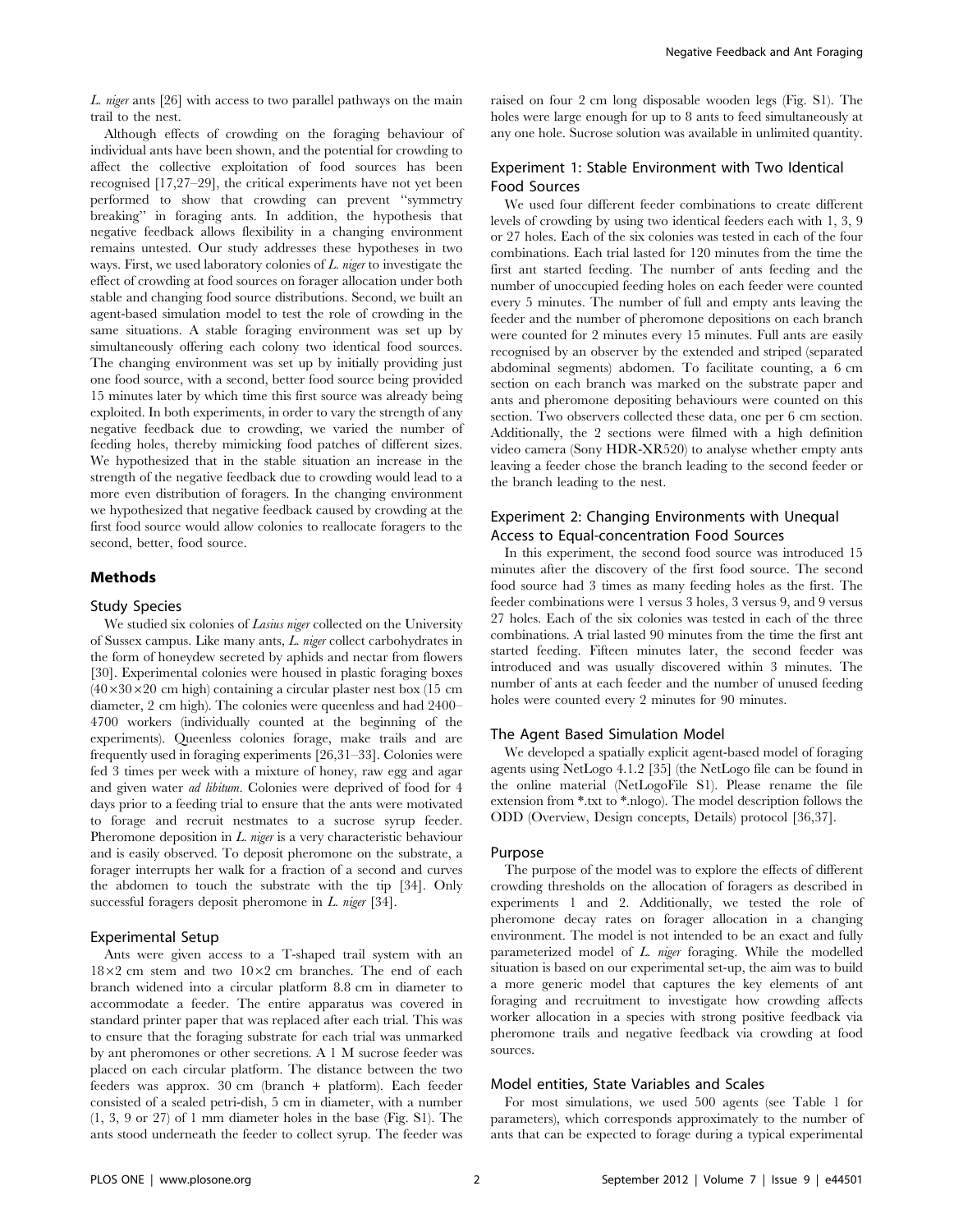Table 1. Overview of processes, parameters and default values used in the model.

| Colony size                                          | 500 agents                                                   |  |
|------------------------------------------------------|--------------------------------------------------------------|--|
| Leaving rate of idle foragers                        | $(2/1000 * no.$ agents in the nest)/sec                      |  |
| Crowding threshold                                   | 8, 24, 72, 216                                               |  |
| Drinking time                                        | 60 time steps (60 seconds)                                   |  |
| Return-to-nest time                                  | ca. 40 time steps                                            |  |
| Unloading time                                       | 60 time steps                                                |  |
| Time delay between introduction of both food sources | 0 time steps (Part C); 900 time steps (Part D)               |  |
| Amount (c) of chemical deposited per patch           | 60 pheromone units                                           |  |
| Pheromone decay rate r                               | 0.4 (corresponds to a decay in c. 2700 time steps or 45 min) |  |
| Amount of pheromone at t                             | $C_i(t) = C_i(t-1) \times (100-r)/100$                       |  |
| Pheromone detection threshold per patch              | 0.05 pheromone units                                         |  |

doi:10.1371/journal.pone.0044501.t001

trial using colonies with several thousand ants (i.e., not all the ants in a colony forage). Agents could assume any one of 6 different states: idle inside the nest, searching for food, feeding at a food patch, at a food patch but unable to feed due to crowding (dissatisfied), laying a pheromone trail while returning to the nest (recruiter), unloading.

The simulated agents occupied a specific location at every point in time and were located on a two-dimensional square grid with the shape of a T-maze connected to the nest. The default branch width was 4 squares, the stem width was 5 squares. The default lengths were 24 squares for the stem and 11 for each arm. The nest was located at the base of the T-maze  $(5\times4)$  squares), with one food patch at the end of each branch  $(4\times4)$  squares). Multiple agents could occupy the same square. Simulations were run in discrete time steps  $(t)$ . One time step was made to correspond approximately to one second in the experiment in the following way. It took real ants approximately 40 seconds to walk from a food source to the nest. Hence, for the model we chose branch and stem lengths that required approximately 40 time steps with an agent walking-speed of 1 square per time step (agents did not always walk in a perfectly direct way from nest to feeder). Thus one time step in the model corresponds to one second. Total model running time was 5400 time steps, corresponding to approximately 90 minutes. Because of the stochastic nature of the model, 30 model runs were performed for each combination of parameter values. For each run, the random number generator was uniquely seeded based on the operating system's time and date [35].

#### Model Process Overview and Scheduling

Agents that left the nest started to perform a random walk (searching) until a food patch or, at a later stage of the simulation, a pheromone trail was encountered. Agents finding a food patch spent 60 time steps taking on food at the patch if there was no crowding. Successful agents then walked directly to the nest and then took 60 time steps to unload. After unloading, agents could leave the nest and start searching again (random walk) or follow a trail. If food patches were crowded, agents became dissatisfied.

During the simulation, the behavioural states and variables were updated for each agent at every time step. The different states were updated asynchronously in sequence (idle agents $\rightarrow$ foraging agents->feeding agents->dissatisfied agents->recruiting agents- $\rightarrow$ unloading agents). However, the model was robust to changes in the sequence (see Fig. S2).

In model 1 (corresponding to experiment 1), two identical food sources were offered simultaneously. We found that 1 feeding hole can accommodate a maximum of 8 foragers. Hence, we again used 4 different crowding thresholds, which corresponded to the crowding levels in the experiment: high (8 agents  $\approx$  1 feeding hole), medium (24 agents  $\approx$  3 feeding holes), low (72 agents  $\approx$  9 feeding holes) and very low (216 agents  $\approx$  27 feeding holes). For simplicity, crowding was modelled as an all-or-nothing state. For example, if 8 agents were already present at a food patch in the high crowding situation, other agents at the feeder location could no longer access the food and became dissatisfied. Apart from crowding, food patches were ad libitum as in the experiments.

In model 2 (corresponding to experiment 2), one food source was introduced with a delay of 900 time steps  $(\sim 15$  minutes). This second food source permitted 3 times as many agents access to forage before the crowding threshold was reached (8 vs. 24 agents, 24 vs. 72 agents, 72 vs. 216 agents). If the number of agents on a food patch was higher than the crowding threshold for this patch, a newly arrived agent became dissatisfied and performed a random walk.

# Model Design Concepts

The pheromone deposited on the trail system and the proportions of agents at the two food sources, as influenced by both negative and positive feedback, are emergent properties of the model. The concepts of adaptation, objectives and prediction are not important in this model. There is no learning in the model.

Sensing is important in this model: agents leaving the nest were able to detect pheromone left on patches and oriented themselves according to the amount of pheromone. Agents that had fed successfully at either food source, and were walking back to the nest were assumed to know the direction of the nest (implemented by means of a nest odour). Furthermore, agents reaching the food patch were able to perceive whether the number of agents on a food patch equalled the crowding threshold for this patch (implemented by counting the number of feeding agents on the patch.

Stochasticity is used to introduce variability in the number of agents leaving the nest at any time step (Table 1) and in their random walks.

#### Model Initialisation

At the beginning of each simulation trial, the nest, the Tmaze and the food sources were initialised as described above. The amount of pheromone chemical was set  $C_{pheromone}=0$  for all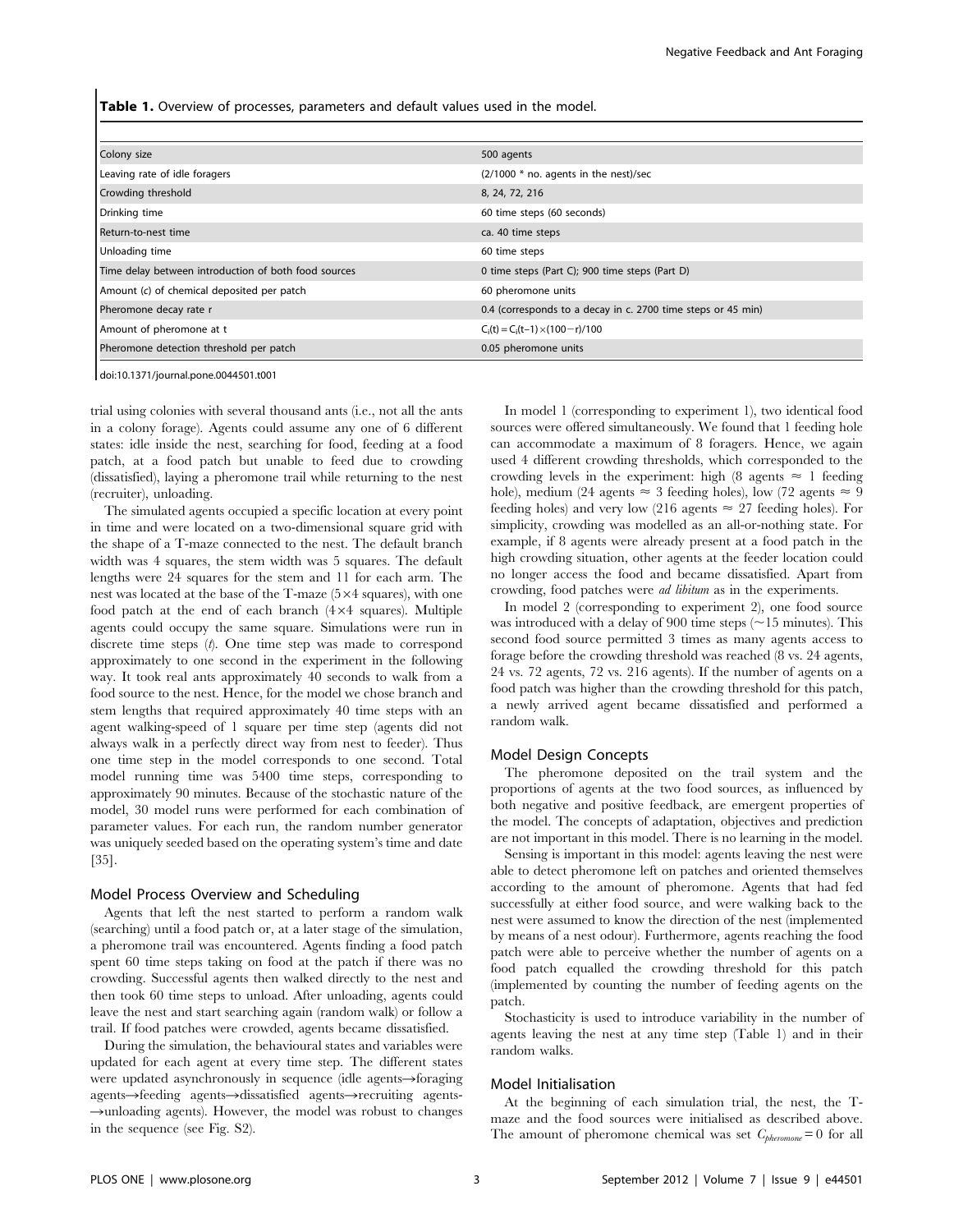patches, and the nest scent of patch X was set to  $C_{nest}= 100$ distance  $(X_{nest}, X)$ , where  $X_{nest}$  is the patch at the centre of the nest. All agents were initiated at the nest centre and their state set to idle, with a probability  $P_{leave}$  (Table 1) to leave the nest.

#### Submodels

The move-foraging submodel defined how agents behave after leaving the nest: Agents could follow a pheromone trail by sampling 3 patches in walking direction  $(0^{\circ}, 45^{\circ})$  left and  $45^{\circ}$  right) and walk towards the direction of the patch with most pheromone. Pheromone was detected if the amount exceeded a threshold level of pheromone (Table 1). We assumed the pheromone chemical to be volatile, and chose an evaporation rate that led to a decay of the pheromone trail below the perception threshold of the agents that was equivalent to approximately 45 minutes. This was based on the pheromone strengths we measured during test runs and corresponds to experimentally measured values for L. niger [38]. The decay of pheromone was calculated for each square of the grid at each time step as  $C_{i,t} = C_{i,(t - 1)} \times (100 - r)/100$ ; where  $C_i$  is the chemical on patch i, r is the evaporation rate in  $\%$  and t is the time point, leading to an exponential decay (see also Table 1). If the 3 patches in walking direction had no pheromone or belowthreshold pheromone levels, then the agent moved in a random direction (towards 8 possible patches).

The move-to-nest submodel defined the behaviour of agents after successful foraging. Full agents perceived the strength of the nest-odour (see section Initialisation) on patches and behaved as they did in the case of pheromone. In nature, ants find their nest relying on various methods such as land-mark learning, pathintegration and olfaction [39–41]. For the purpose of this model, the method of finding the way back to the nest was irrelevant. The quality of food patches was high in that all successful agents deposited a pheromone trail with amount  $\epsilon$  on each patch they cross when walking back to the nest. This is a simplification as in nature not all ants deposit trail pheromones and ants also deposit pheromone when walking from the nest to the food source [42]. However, for the purpose of our model this was irrelevant, because we simply wanted the agents to establish an attractive pheromone trail with a certain decay rate.

Dissatisfied agents performed a random walk without paying attention to the pheromone trail or laying a pheromone trail. For all agent movements described above, agent step size was equivalent to 1 patch length independent of direction. Movements were therefore off-lattice.

#### Sensitivity Analysis

In order to test how strongly our results depended on the values of key parameters we systematically varied the number of agents, pheromone decay rates, side branch lengths, and the length of the stem. The model was robust over a wide range of these parameters. Some deviations (e.g. with larger T mazes) are given in the Results section of the paper.

#### Statistical Analysis

We used linear mixed-effect models (LME) and the statistical package R 2.9 [43] to analyse the experimental data. R fitted the models with the lme-function of the nlme-package [44]. In experiment 1, the response variables in the different models were (i) the relative difference between the two branches, (ii) the number of empty ants leaving the nest and (iii) the ratio between empty and full ants leaving the nest. In experiment 2, the response variable was the proportion of ants foraging at the second feeder. We included colony and trial as hierarchically nested random effects to control for the non-independence of data points from the same

colony and the same trial [44]. If necessary, we transformed the response variable with a square-root transformation to achieve a normal distribution. For model selection we used the protocol proposed by [44]. We first explored the optimal structure of the random components (comparing random intercept models with random intercept and slope models). We then explored the significance of the fixed effects. Our fixed effects were the number of holes and time of measurement. Time of measurement was included because previous studies showed temporal changes in forager allocation in similar experiments, e.g. [9]. The interaction between the two fixed-effects was removed for the final model if it was not significant  $(p>0.05)$ . The final model always included both fixed-effects. If we tested datasets multiple times, we adjusted the significance levels using the sequential Bonferroni method [45].

# Results

#### Experiment 1: Stable Environment with Two Identical Food Sources

When a trial began, the feeders were discovered within a few minutes and a rapid build up of foragers was observed. When both feeders had 1 feeding hole (1:1) both had very similar numbers of ants (Fig. 1A). Conversely, when both had 9 (9:9) or 27 (27:27) holes, foraging activity was strongly biased towards one feeder (Fig. 1C,D). An intermediate pattern is found when both feeders had 3 (3:3) holes (Fig. 1B). When feeders had 9 (9:9) or 27 (27:27) holes, the feeder that had more foragers after 5 minutes was usually (11 of 12 trials, which is significantly different from the 50:50 random expectation:  $\chi^2 = 8.33$ , df = 1, p = 0.004) the feeder that was exploited more, on average, during the entire 120 minute trial. The relative difference in the number of ants foraging at the two feeders differed significantly between treatments (LME, random intercept and random slope [for "time"] model: tvalue  $= 4.58$ ,  $p = 0.0003$ ; Intraclass Correlation Coefficient (ICC):  $\text{colony} = 0.45$ ; trial = 0.12; Fig. 1 and Fig. 2A; see Table 2 for pairwise comparisons). Overall, the differences between the two feeders tended to decreased over time (t-value  $= -1.86$ , p  $= 0.064$ ). When analysing each treatment separately, we found that the proportion of ants feeding at the feeder that had more ants after 5 min was not different from 0.5 when both feeders had 1 hole  $(0.51 \pm 0.04$  [mean $\pm$ SD], one-sample t-test: t-value = 1.37, df = 22,  $p = 0.18$ ). If feeders had more holes, the proportion of ants feeding at this feeder was significantly higher than 0.5 (3:3 holes,  $0.59\pm0.04$ , t-value = 12.7, df = 22, p<0.0001; 9:9 holes,  $0.62 \pm 0.05$ , t-value = 11.3, df = 22, p<0.0001; 27:27 holes,  $0.63\pm0.06$ , t-value = 10.6, df = 22, p < 0.0001.

Figure 2b shows that crowding, quantified as the number of syrup-drinking ants per feeding hole, was negatively correlated with the number of holes. The fact that feeder use was also more similar at 3 (3:3) holes versus 27 (27:27) holes (Fig. 2A) shows that also moderate levels of crowding (Fig. 2B) cause enough negative feedback to have some balancing effect. The number of feeding holes affected the number of unsuccessful (empty) ants leaving a food source (first 60 min of experiment: LME, random intercept model: t-value  $= -3.16$ ,  $p = 0.0056$ ; ICC: colony  $= 0.21$ ; tri $al = 0.50$ ). More empty ants left the feeder if it had only 1 feeding hole (pair-wise comparisons shown in Table 2). The number of full ants leaving a feeder is shown in Fig. 2C. As a consequence, the resulting ratio between empty and full ants leaving the feeders was also affected by the number of feeding holes (Fig. 2D). All ratios differed significantly between treatments except 9 versus 27 holes (Table 2). Our videos also showed that a substantial proportion of empty ants leaving the feeder under high crowding conditions (1:1)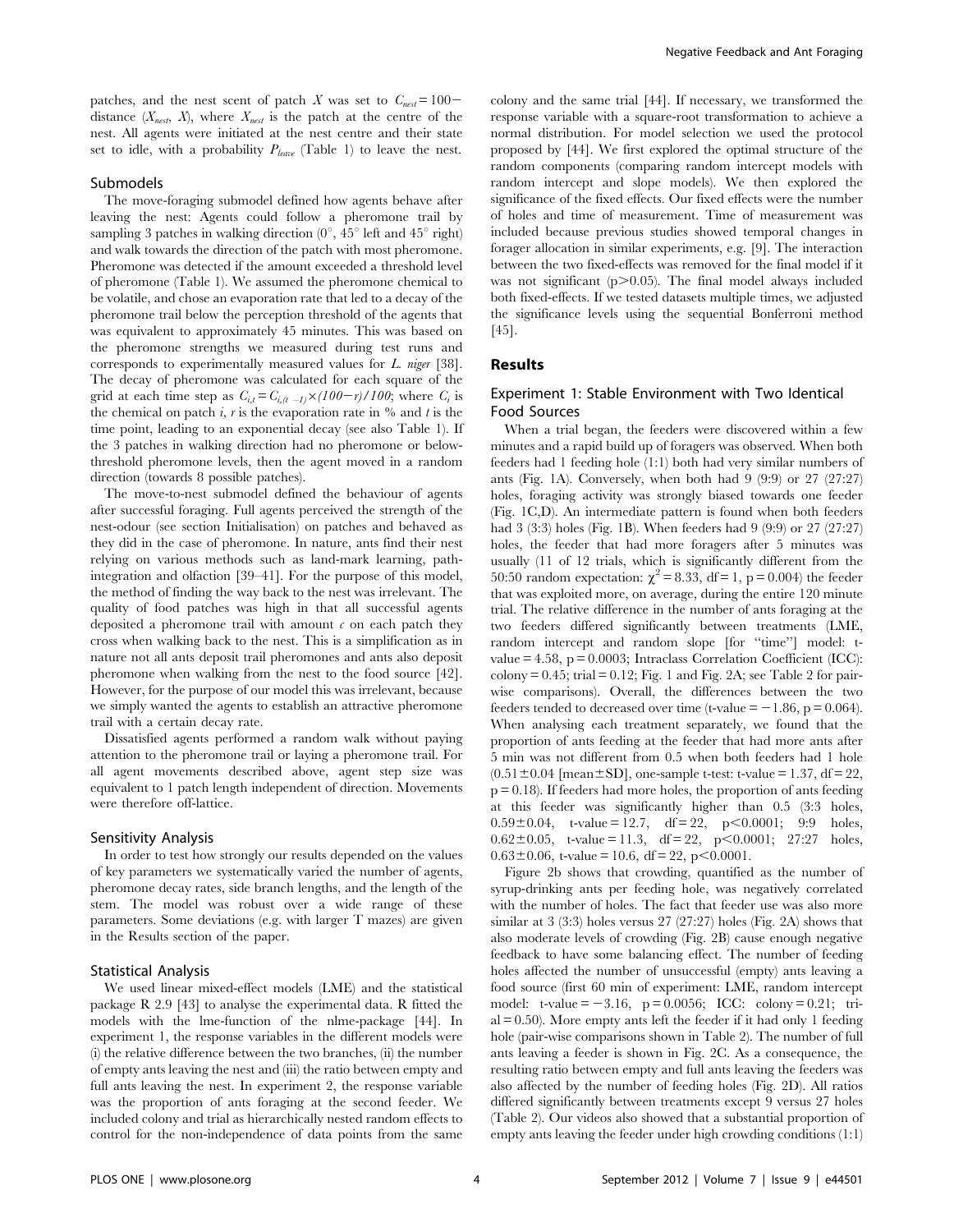

Figure 1. Proportions of ants visiting two identical 1 molar sucrose feeders each with 1, 3, 9 or 27 feeding holes (Experiment 1). The blue line represents the feeder that had more ants after 5 minutes, the red line the other feeder. The dashed black line indicates an equal distribution of ants at both feeders. Data represent the mean of 6 test colonies, 1 trial per colony for each number of holes. The shaded areas (light blue and pink) represent the standard errors (SE) of the mean. doi:10.1371/journal.pone.0044501.g001

walked towards the second feeder, instead of walking towards the nest (Fig. 2F). The probability of full ants to walk to the second feeder instead of returning to the nest was much lower (Fig. 2F, LME, random intercept model: t-value  $= -6.8$ , p $< 0.0001$ ; ICC for  $\text{colony} = 0.12$ ). Overall, the proportion of ants walking back to the nest increased with time (t-value  $= -3.1$ , p = 0.003), probably due to satiation (Fig. 2F). The same model also showed an interaction between ''time'' and ''state'' (full or empty) (tvalue  $= 2.91$ ,  $p = 0.005$ ), indicating that the difference between full and empty ants in their propensity to walk back to the nest decreased over time.

# Experiment 2: Changing Environments with Unequal Access to Equal-concentration Food Sources

This experiment investigated how crowding affects the allocation of foragers to a second feeder made available 15 minutes after the first, but with 3 times as many feeding holes. Colonies with high levels of crowding at the first feeder (1:3) quickly, within an average of 10 minutes, reallocated the majority of foragers to the new 3-hole feeder (seen by the crossing of lines in Fig. 3A). Conversely, colonies continued to allocate foragers mainly to the first feeder when the first feeder had generous feeding access, 9 holes (9:27; Fig. 3C). A situation with moderate crowding (3:9) leads to an intermediate pattern. The proportion of foragers visiting the second feeder during the last 50 minutes of a trial differed significantly between the treatments (LME, random intercept model: number of holes: t-value  $= -4.12$ , p $< 0.00171$ ; effect of time: t-value = 3.38,  $p = 0.0008$ ; ICC: colony<0.001; trial  $= 0.44$ ; pair-wise comparisons are shown in Table 2). The significant effect of time shows that, overall, the proportion of ants feeding at the second feeder increased during the last 50 minutes of the experiment.

# Agent-based Models 1 and 2

Figure 4 shows how crowding affects the proportion of agents exploiting the food patch that had more agents after 600 time steps (corresponding to 10 minutes). There is a clear effect of the number of agents that can simultaneously forage at a patch on the degree of symmetry breaking. While strong crowding, in which a low number of agents can simultaneously forage at a given patch, leads to a more equal distribution of agents at both food patches (Fig. 4A), low crowding leads to strong symmetry breaking.

As in experiment 2, if a superior food patch is made available after a delay, high levels of crowding lead to rapid reallocation of foragers to the superior new patch (Fig. 5A), but without crowding agents do not reallocate (Fig. 5C). Intermediate levels of crowding lead to an intermediate pattern (Fig. 5B). As the switch to the superior patch is more rapid under high crowding conditions this suggests that flexibility does not require pheromone decay. Indeed, the food patch that is introduced with a time delay received more foragers even before its branch had more trail pheromone (Fig. 6A). On average, more agents were present at the second feeder after 1115 time steps, while the amount of pheromone present was only greater after 1374 time steps (averages of 30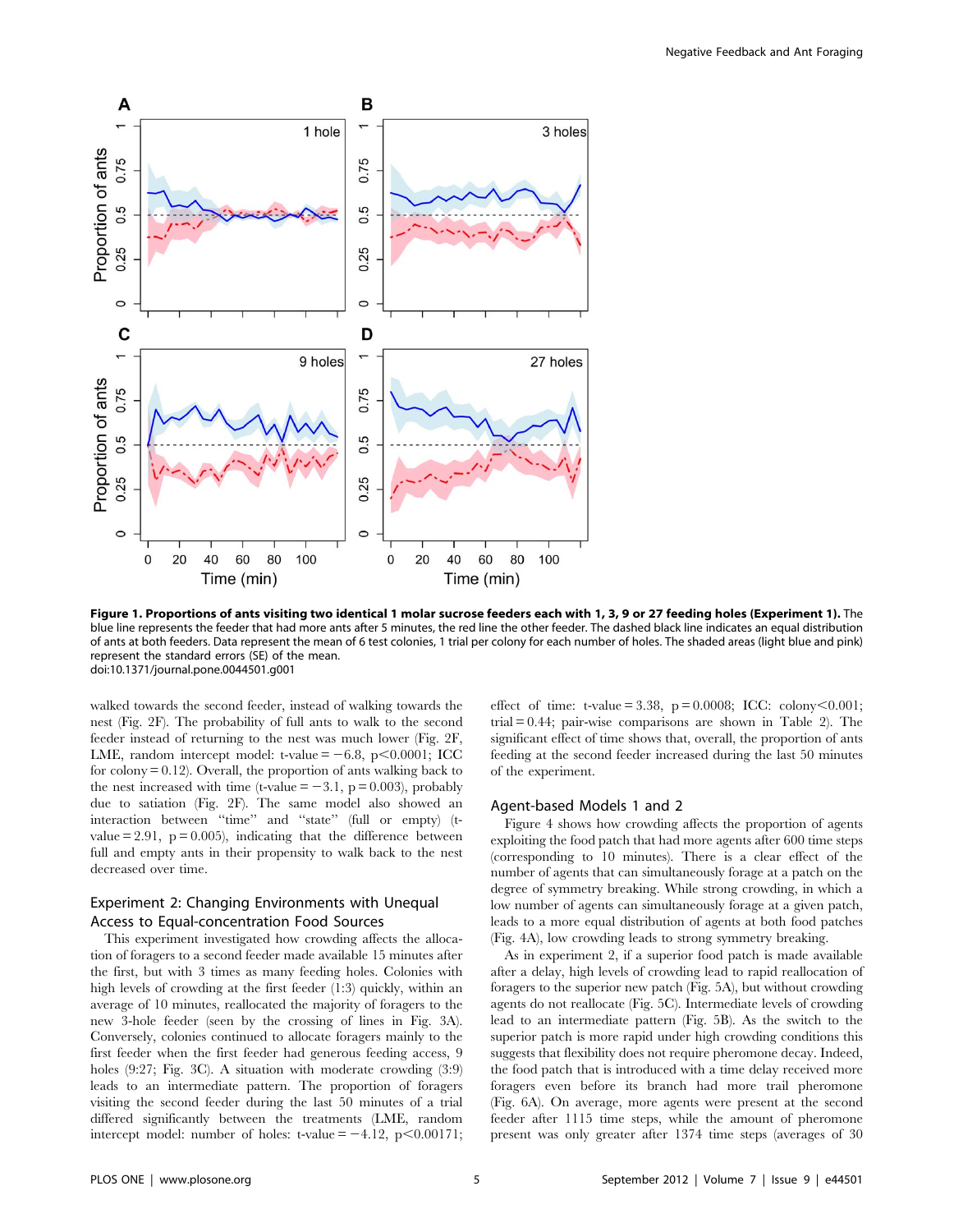

Figure 2. The number and behaviour of ants on both branches (Experiment 1). (A) Mean average difference in the proportions of ants feeding at the two feeders during the whole of the 120 minute trial. Bars show the mean and standard error for the 6 test colonies, one trial each per treatment. The letters above the bars indicate statistically significant differences (linear mixed-effect models: P<0.05; see results for details). (B) Mean number of ants per hole during the whole of the trial. (C) The mean number of successful, i.e. full ants leaving a feeder (averaged for the two feeders) counted over 2 minutes. (D) The mean ratio of empty to full ants returning to the nest for the 6 colonies, measured every 15 min. (E) The mean number of ants laying trail pheromone on either branch. Ants were counted during 2 min every 15 min. (F) The mean proportion of empty (blue line) and full (red line) ants leaving a feeder under high crowding conditions (both feeders had 1 hole) and walking towards the other feeder instead of back to the nest. As can be seen the proportion of empty ants walking towards the other feeder was considerable higher than the proportion of full ants. The shaded areas represent the SE of the mean. doi:10.1371/journal.pone.0044501.g002

simulations). However, pheromone decay rate does affect the time taken to switch: the faster the decay, the faster colonies reallocate agents to the second food patch (linear regression with log[decay rate]: t-value:  $-13.26$ , p $< 0.001$ ,  $R^2 = 0.95$ , Fig. 6B). However, even with zero pheromone decay on the branch leading to the first food patch, colonies can still switch to the more profitable second patch (Fig. 6B).

#### Sensitivity Analysis

We tested whether the results of our model are sensitive to changes in the values of some key parameters to determine the robustness of our main findings. We found that colonies as small as 150 foraging agents were able switch to the second food patch at the strongest crowding threshold (8 vs. 24 agents that were allowed to forage simultaneously at a patch, corresponding to 1 vs. 3 feeding holes). Below this colony size, allowing 8 agents to forage simultaneously at the first patch no longer leads to a sufficient number of agents becoming dissatisfied due to crowding to cause a switch (Fig. S3). On the other hand, with the lowest crowding conditions (72 vs. 216 agents/patch, corresponding to 9 vs. 27 feeding holes) only colonies with more than c. 2000 foraging agents switched to the second food source (Fig. S4). The effect of decay rate was relatively small as shown in Fig. 6B. Increasing the length of the stem of the trail system to a distance corresponding to approximately 2 meters did not affect the ability to quickly switch to the second food patch with high crowding conditions (8 vs. 24 agents/patch) (Fig. S5). However, increasing the distance between the food patches, equivalent to longer arm length in a T-maze, had a stronger effect on the time it took for the switch to take place (Fig. S6). At a distance corresponding to about 2 meters between the two food patches, colonies with 500 agents no longer switched (8 vs. 24 agents; Fig. S6C). We also tested if the probability of dissatisfied agents to walk to the nest instead of to the second food source affects how long it takes to switch to the second food source. The simulations show that the time to switch increases if the probability to walk to the nest increases (Fig. S7).

# **Discussion**

Our results show that crowding results in negative feedback and enables colonies to allocate foragers more evenly between two feeders in a stable environment and to reallocate more foragers to a superior feeder in a changing environment. Our agent based simulation model confirms the role of crowding as a mechanism enabling this group-level flexibility.

Our experimental results indicate that the ability of a colony to switch to a superior food source is unlikely to depend strongly on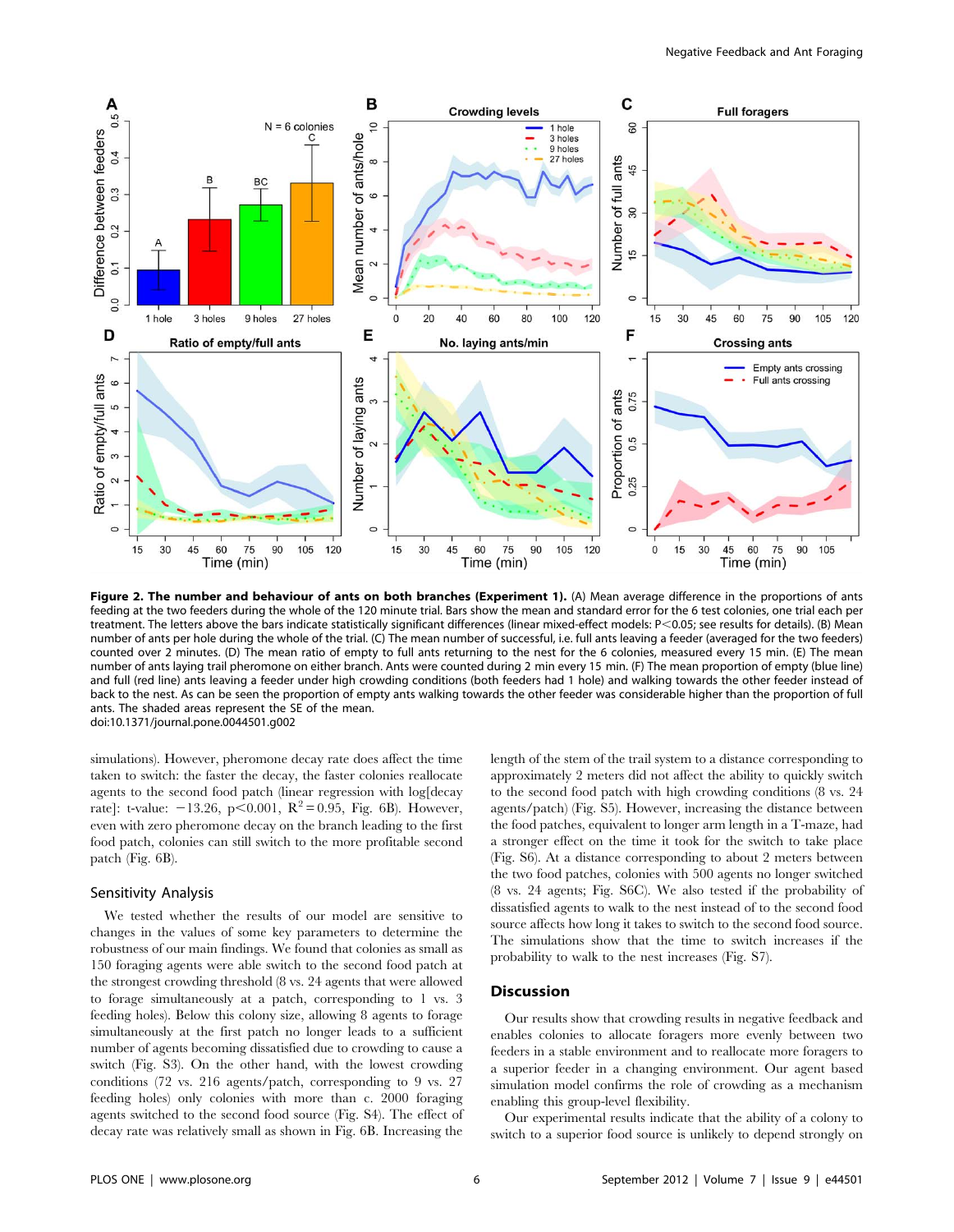Table 2. Effects of the number of feeding holes on the difference in the proportions of ants visiting two identical (Exp 1) or two different (Exp 2) feeders, the ratio between ants returning full or empty from the feeder.

| Exp 1 - Difference between<br>identical feeders     | t-value  | p-value     |
|-----------------------------------------------------|----------|-------------|
| 1 vs. 3 holes                                       | 2.95     | $<$ 0.0099* |
| 1 vs. 9 holes                                       | 4.96     | $<$ 0.0002* |
| 1 vs. 27 holes                                      | 6.34     | $<$ 0.0001* |
| 3 vs. 9 holes                                       | 2.01     | 0.063       |
| 3 vs. 27 holes                                      | 3.39     | $<$ 0.004*  |
| 9 vs. 27 holes                                      | 1.39     | 0.19        |
| Empty ants leaving feeder                           |          |             |
| 1 vs. 3 holes                                       | $-2.56$  | $0.01*$     |
| 1 vs. 9 holes                                       | $-4.38$  | $<$ 0.0001* |
| 1 vs. 27 holes                                      | $-4.72$  | $<$ 0.0001* |
| 3 vs. 9 holes                                       | $-1.81$  | 0.071       |
| 3 vs. 27 holes                                      | $-2.16$  | 0.031       |
| 9 vs. 27 holes                                      | $-0.35$  | 0.73        |
| Effect of time                                      | $-9.85$  | < 0.0001    |
| Ratio empty/full ants                               |          |             |
| 1 vs. 3 holes                                       | $-6.6$   | $<$ 0.0001* |
| 1 vs. 9 holes                                       | $-9.2$   | $<$ 0.0001* |
| 1 vs. 27 holes                                      | $-10.83$ | $<$ 0.0001* |
| 3 vs. 9 holes                                       | $-2.66$  | $0.018*$    |
| 3 vs. 27 holes                                      | $-4.28$  | $<$ 0.0007* |
| 9 vs. 27 holes                                      | $-1.61$  | 0.13        |
| Effect of time                                      | $-4.97$  | < 0.0001    |
| Exp 2- difference between non-<br>identical feeders |          |             |
| 1/3 holes vs. 3/9 holes                             | $-2.06$  | < 0.066     |
| 1/3 holes vs. 9/27 holes                            | $-4.38$  | $0.0014*$   |
| 3/9 holes vs. 9/27 holes                            | $-2.32$  | < 0.043     |

\*Significant after sequential Bonferroni correction. The raw data for the tests presented in this table is provided in the supplementary material (Table S1).<br>doi:10.1371/journal.pone.0044501.t002

pheromone trail decay to the first food source, which has been suggested as a potential mechanism [20]. Colonies switched on average after only 10 minutes, which is faster than expected if it were due to pheromone decay given that trail pheromones in L. niger persist for at least 40–60 minutes [31,39]. In addition, even under high crowding conditions ants continued to deposit pheromone when walking to and from a feeder (Fig. 2E). Our simulation supports this conclusion as colonies switched to a superior food source even if the pheromone trail to the first food source had not decayed. Indeed, there is a period during which the branch leading to the first food patch still has more pheromone even though the majority of agents are already foraging at the second food patch. Hence, the relative strength of the pheromone trails on both branches under crowded conditions is a consequence rather than a cause of the switch to the second food source. However, the model also shows that colonies can reallocate foragers more quickly if the pheromone decays faster (Fig. 6B). In our experiments, the two feeders were identical in terms of the sucrose concentration (1 M), which is another important determinant of food source quality. We anticipate that the switch would



Figure 3. The mean proportion of ants at the two feeders, in which the second feeder (red line) had three times as many feeding holes but was made available 15 minutes after ants starting collecting syrup at the first feeder (blue line) (Experiment 2). As can be seen, the lines cross for the 1 versus 3 hole situation, but not for 9 versus 27. The shaded areas represent the SE of the mean.

doi:10.1371/journal.pone.0044501.g003

have happened even faster if the second feeder would have had a higher sucrose concentration, as was the case in previous studies, e.g. [9]. This is because higher sucrose concentration increases the intensity of pheromone depositions [39].

Recent theoretical work suggests that stochasticity in the decision-making process or the use of two different types of pheromones could potentially lead to flexibility in collective decision-making in the ant *Pheidole magacephala* ([19,46], see also [47]). However, the underlying mechanisms for flexibility in P. megacephala require further investigation. Our results demonstrate a simple mechanism in addition to stochasticity in L. niger. In crowded situations, many ants are unable to gain sufficient access to the food source, resulting in reduced food source profitability as experienced by individuals. As a consequence, many unsuccessful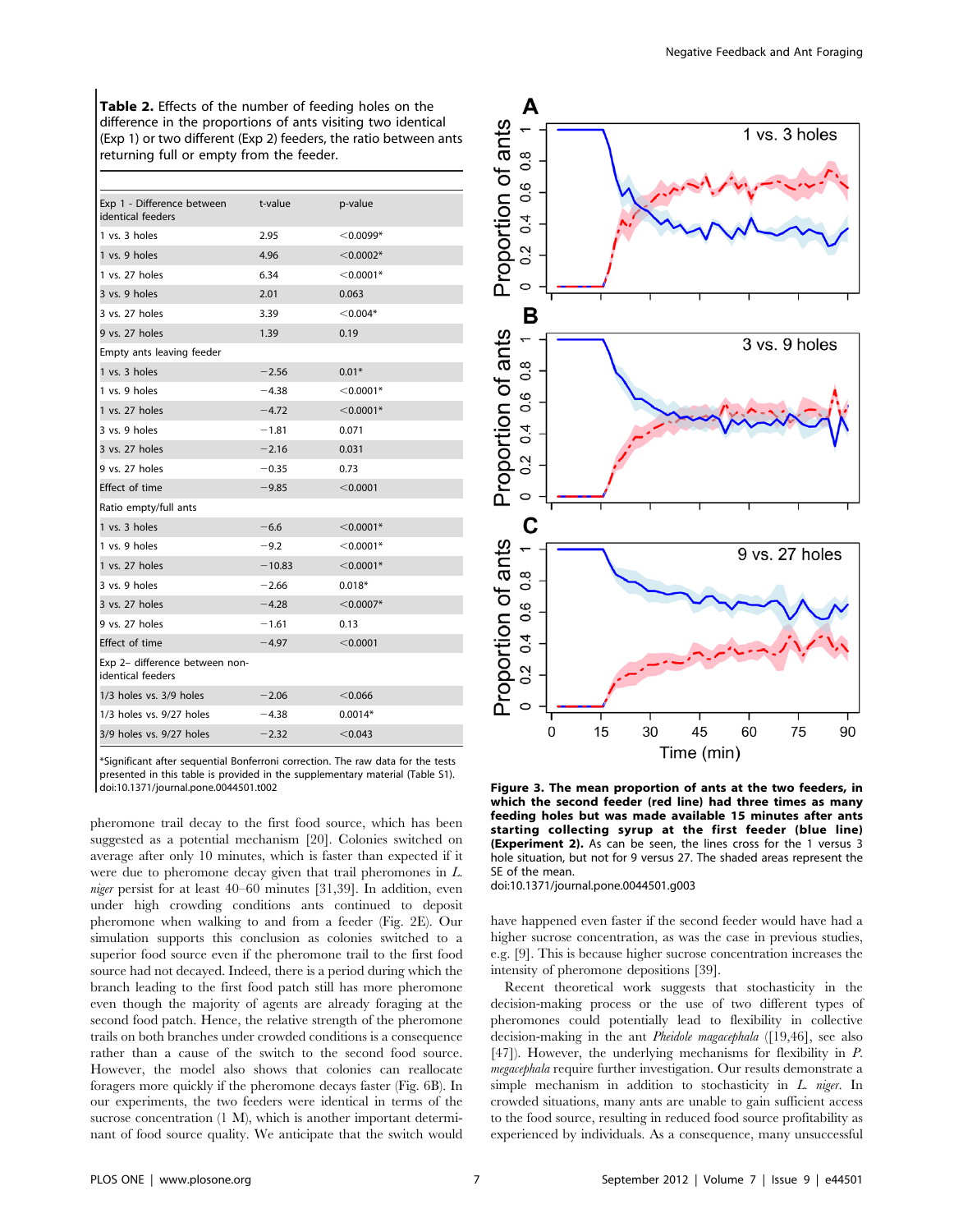

Figure 4. Proportions of agents visiting two identical food patches each with space for 8, 24, 72 or 216 foraging agents (Model 1). The blue line represents the patch that had more agents after 600 time steps, the red line the other. The dashed black line indicates an equal distribution of agents at both feeders. Data averaged from 30 simulations in each situation. The standard deviation (StDev) is shown in light blue and pink. The StDev used instead of the SE because the SE is too small to be seen by eye. doi:10.1371/journal.pone.0044501.g004

foragers leave the feeding site (Fig. 2D). A large proportion of these ants did not return to the nest but found the branch leading to the alternative feeder (Fig. 2F), thereby increasing the probability of using this feeder. Overall, unsuccessful foragers were approx. 3.2 times more likely to walk towards the alternative feeder than successful ants (Fig. 2F). The importance of this simple mechanism is supported by the results of the agent models. Here, dissatisfied agents (agents unable to collect food due to crowding) did not deliberately leave the crowded food source to search for another food source but found it via a random walk.

We suggest that in nature these three mechanisms (pheromone decay, stochasticity and searching by unsuccessful foragers) could potentially all result in colony-level flexibility, but would act on different time scales and might be more or less important depending on factors such as the geometry of the trail network and the distances between the food sources. For example, in the simulation model the probability that dissatisfied agents will discover the second food source, and, therefore, the ability of colonies to reallocate foragers, depended on the distance between the two sources (sensitivity analysis). If the two food sources are far apart, dissatisfied agents performing a random walk are less likely to find the second source. On the other hand, the distance of the two food sources from the nest did not affect the ability of colonies to reallocate foragers quickly. Also the angle of the bifurcations have the potential to affect collective flexibility because bifurcation angles have been shown to affect branch choice and the U-turn probability of foragers of other ant species [48–50]. We simulated this by varying the probability of ants to walk back to the nest vs. to the second feeder (Fig. S7) and found that this probability indeed affects the speed of switching to the second food source. Depending on species, other feedback signals may also be used, such as pheromonal stop-signals deposited on unprofitable branches in Pharaoh's ants [21,22].

Our results help unify understanding of the distribution of an ant colony's foragers under both laboratory conditions with unrestricted access to food [9] and natural conditions with more restricted availability [20]. In nature, foragers of many ant species depend heavily on honeydew produced by aphids or other Homoptera for their carbohydrate supply [20,30,51]. The amount of aphid honeydew produced per patch depends on species and number [20,51]. The key determinant of aphid patch profitability seems to be the accessible amount rather than the quality of the produced honeydew [51] and ants have been shown to distribute themselves among various patches according to the amount of honeydew produced by each aphid patch [20]. Hence, as in our experiment with high crowding, forager allocation among aphid patches depends on patch profitability rather than the sequence of food patch discovery. This ability to allocate foragers dynamically according to the profitability of food sources is also found in the honey bee, *Apis mellifera*. As in ants, successful honey bee foragers recruit nestmates to profitable food sources, but unlike ants they use the waggle dance [52,53]. The waggle dance is also a positive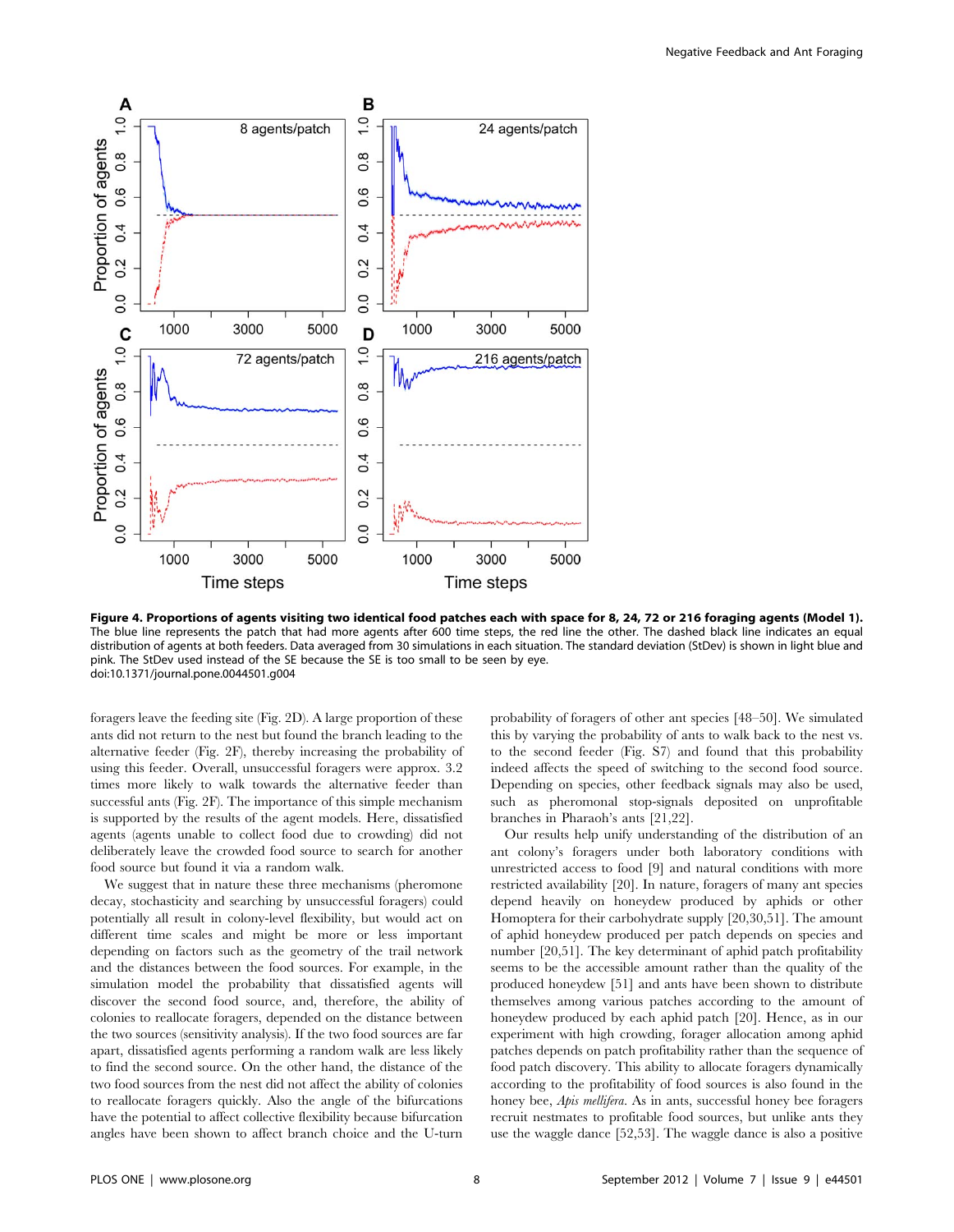

Figure 5. Proportions of agents foraging at the two food patches, in which the second patch (red line) allowed three times as many agents to feed simultaneously but was made available 900 times steps after agents started foraging at the first food patch (blue line) (Model 2). Data averaged from 30 simulations in each situation. The StDev is shown in light blue and pink. doi:10.1371/journal.pone.0044501.g005

feedback mechanism, but the relationship between signal and response is more linear than is the case in ant trail pheromones (see Fig. 5.28 in [53]). As a consequence, honeybee colonies can exploit two identical food sources without symmetry breaking and are able to allocate more foragers to a superior food source that appears later without crowding [17,53].

In summary, our results show that when strong and non-linear positive feedback occurs, negative feedback can prevent ant colonies becoming trapped in suboptimal collective states. This mirrors the balancing effects of negative feedbacks in other complex systems. In engineering, James Watt's steam regulator is a classic example and in human physiology a failure in negative feedback in the regulation of blood sugar level causes diabetes. We predict that negative feedbacks will be found to occur widely in



Figure 6. The number of agents on both branches and the time colonies needed to switch. (A) Switch point of agents (solid lines, \*) and pheromone trail strength (dashed lines, \*\*). The solid lines show the proportion of ants foraging at the first (blue) and second patch (red). The second patch was available after a 900 time step (15 minutes) delay, but allowed 3 times more agents to collect food simultaneously (8 vs. 24 agents). The dashed lines show the relative amounts of pheromone on the branches leading to the first (blue) and second patch (red). The pheromone switch happened some time after the switch in the number of foraging ants (average of 30 simulations). (B) Relationship between the pheromone decay rate and the time until more agents foraged at the second food patch. Note that the switch happens even with a pheromone decay rate of zero. A decay rate of 2.0 corresponds to a pheromone decay below the perception threshold of the agents in less than 10 minutes. doi:10.1371/journal.pone.0044501.g006

other complex biological systems that have strong positive feedback mechanisms, to prevent the system becoming trapped in suboptimal states.

# Supporting Information

Figure S1 Photo showing the feeder (petri-dish, 5 cm diameter) standing on 2 cm wooden legs. The feeder contained 1 M sucrose solution. Ants could gain access to the solution via 1 mm feeding holes (27 in this situation). (TIF)

Figure S2 Model 1 with the different behavioural states being updated in reversed sequence (unloading agents $\rightarrow$ recruiting agents $\rightarrow$ dissatisfied agents $\rightarrow$ feeding agents->foraging agents->idle agents). Proportions of agents visiting two identical food patches each with space for 8,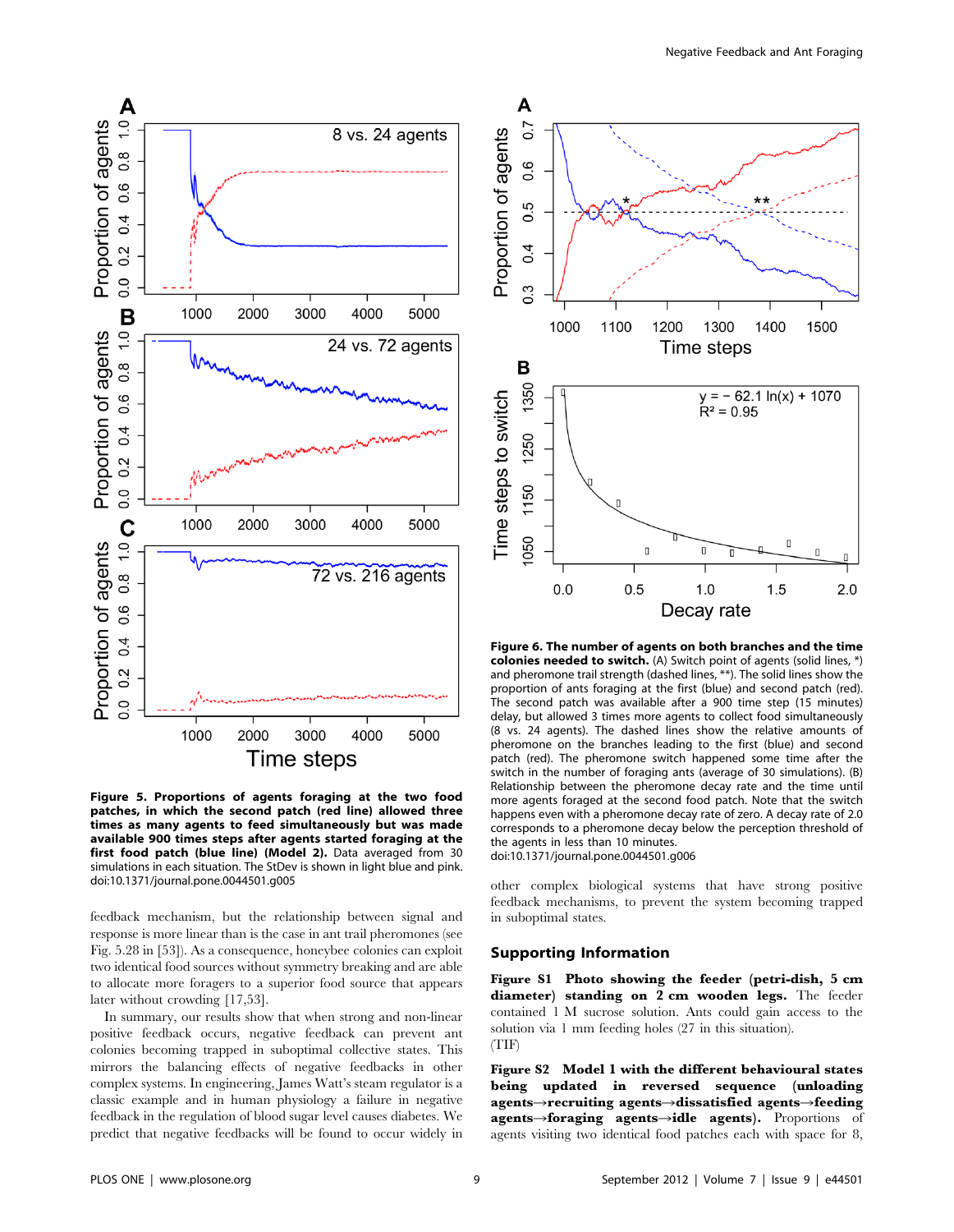24, 72 or 216 foraging agents. The blue line represents the patch that had more agents after 600 time steps, the red line the other. The dashed black line indicates an equal distribution of agents at both feeders. Data averaged from 30 simulations in each situation. The standard deviation (StDev) is shown in light blue and pink. However, since the StDev is very small it is difficult to see by eye. (TIF)

Figure S3 Smallest colony size still showing flexibility under high crowding conditions (8 vs. 24 agents). Proportions of agents foraging at the two food patches, in which the second patch (red line) allowed three times as many agents to feed simultaneously but was made available 900 times steps after agents started foraging at the first food patch (blue line). Data averaged from 10 simulations in each situation. The StDev is shown in light blue and pink. However, since the StDev is very small it is difficult to see by eye.

#### (TIF)

Figure S4 Colony size needed for flexibility under low crowding conditions (72 vs. 216 agents). Proportions of agents foraging at the two food patches, in which the second patch (red line) allowed three times as many agents to feed simultaneously but was made available 900 times steps after agents started foraging at the first food patch (blue line). Data averaged from 10 simulations in each situation. The StDev is shown in light blue and pink. However, since the StDev is very small it is difficult to see by eye.

(TIF)

Figure S5 The effect of the main branch length on flexibility under high crowding conditions (8 vs. 24 agents). Proportions of agents foraging at the two food patches, in which the second patch (red line) allowed three times as many agents to feed simultaneously but was made available 14000 time steps after agents started foraging at the first food patch (blue line). The delay of 14000 time steps was chosen because it guaranteed that agents discovered the first food source by random walks even if the main branch was 10 times longer than by default. A main branch length $\times10$  corresponds to approximately 2 m. The instantaneous switch shown in (A) is caused by a large number of dissatisfied agents occupying the second food patch after 14000 time steps. However, with a longer main branch the dissatisfied agents are distributed over a larger area. Data averaged from 10 simulations in each situation. The StDev is shown in light blue and pink. (TIF)

Figure S6 The effect of the arm length on flexibility under high crowding conditions (8 vs. 24 agents).

# References

- 1. Buhl J, Sumpter DJT, Couzin ID, Hale JJ, Despland E, et al. (2006) From disorder to order in marching locusts. Science 312: 1402–1406.
- 2. Ame´ JM, Halloy J, Rivault C, Detrain C, Deneubourg JL (2006) Collegial decision making based on social amplification leads to optimal group formation. Proc Natl Acad Sci U S A 103: 5835–5840.
- 3. Lukeman R, Li Y-X, Edelstein-Keshet L (2010) Inferring individual rules from collective behavior. Proc Natl Acad Sci U S A 107: 12576–12580.
- 4. Camazine S, Deneubourg JL, Franks NR, SneydJ, Theraulaz G, et al. (2001) Self-Organization in Biological Systems. Princeton, NJ: Princeton University Press.
- 5. Zhang HP, Be'er A, Florin E-L, Swinney HL (2010) Collective motion and density fluctions in bacterial colonies. Proc Natl Acad Sci U S A 107: 13626– 13630.
- 6. Sumpter DJT (2010) Collective Animal Behavior. Princeton: Princeton University Press.
- 7. Bonabeau E, Theraulaz G, Deneubourg JL, Aron S, Camazine S (1997) Selforganization in social insects. Trends Ecol Evol 12: 193.
- 8. Seeley TD (2010) Honeybee Democracy. Princeton: Princeton University Press.

Proportions of agents foraging at the two food patches, in which the second patch (red line) allowed three times as many agents to feed simultaneously but was made available 1800 time steps after agents started foraging at the first food patch (blue line). The delay of 1800 time steps was chosen because it guaranteed that agents discovered the first food source by random walks even if the arm length was 6 times longer than by default. An arm length $\times6$ corresponds to approximately 2 m. Data averaged from 10 simulations in each situation. The StDev is shown in light blue and pink.

(TIF)

Figure S7 The effect of the probability of dissatisfied agents to walk to the nest versus to the second feeder on collective flexibility under high crowding conditions (8 vs. 24 agents). Proportions of agents foraging at the two food patches, in which the second patch (red line) allowed three times as many agents to feed simultaneously but was made available 900 time steps after agents started foraging at the first food patch (blue line). This model slightly differed from the main model in that dissatisfied ants did not perform a random walk but had a certain probability to either walk on a direct path to the nest or to the second food source (probabilities were 10% vs. 90%, 50% vs. 50, 90% vs. 10%). If both feeders were crowded, dissatisfied agents walked back to the nest and then became ''foraging agents'' again. Data averaged from 10 simulations in each situation. The StDev is shown in light blue and pink.

(TIF)

Table S1 The raw data for the tests presented in Table 2. (XLSX)

NetLogoFile S1 The NetLogo computer code of the agent-based simulation model. The file extension ''.txt'' can be renamed to ''.nlogo'' to open the file. (TXT)

#### Acknowledgments

We thank Audrey Dussutour, Elva Robinson, Thomas Seeley and three anonymous referees for comments on the manuscript.

#### Author Contributions

Conceived and designed the experiments: CG FLWR TJC SMJ. Performed the experiments: TD KT SMJ TJC CG. Analyzed the data: CG. Wrote the paper: CG RS FLWR. Developed the agent-based model: RS CG.

- 9. Beckers R, Deneubourg JL, Goss S, Pasteels JM (1990) Collective decision making through food recruitment. Insectes Soc 37: 258–267.
- 10. Schmidt VM, Schorkopf DLP, Hrncir M, Zucchi R, Barth FG (2006) Collective foraging in a stingless bee: dependence on food profitability and sequence of discovery. Anim Behav 72: 1309–1317.
- 11. Jeanson R, Deneubourg J-L (2009) Positive feedback, convergent collective patterns, and social transitions in arthropods. In: Gadau J, Fewell J, editors. Organisation of insect societies. Cambridge, Massachusetts: Harvard University Press. 460–482.
- 12. Sumpter DJT, Beekman M (2003) From nonlinearity to optimality: pheromone trail foraging by ants. Anim Behav 66: 273–280.
- 13. Traniello JFA, Robson SK (1995) Trail and territorial communication in social insects. In: Carde´ RT, Bell WJ, editors. Chemical Ecology of Insects 2. New York: Chapman & Hall. 241–287.
- 14. Halloy J, Sempo G, Caprari G, Rivault C, Asadpour M, et al. (2007) Social integration of robots into groups of cockroaches to control self-organized choices. Science 318: 1155–1158.